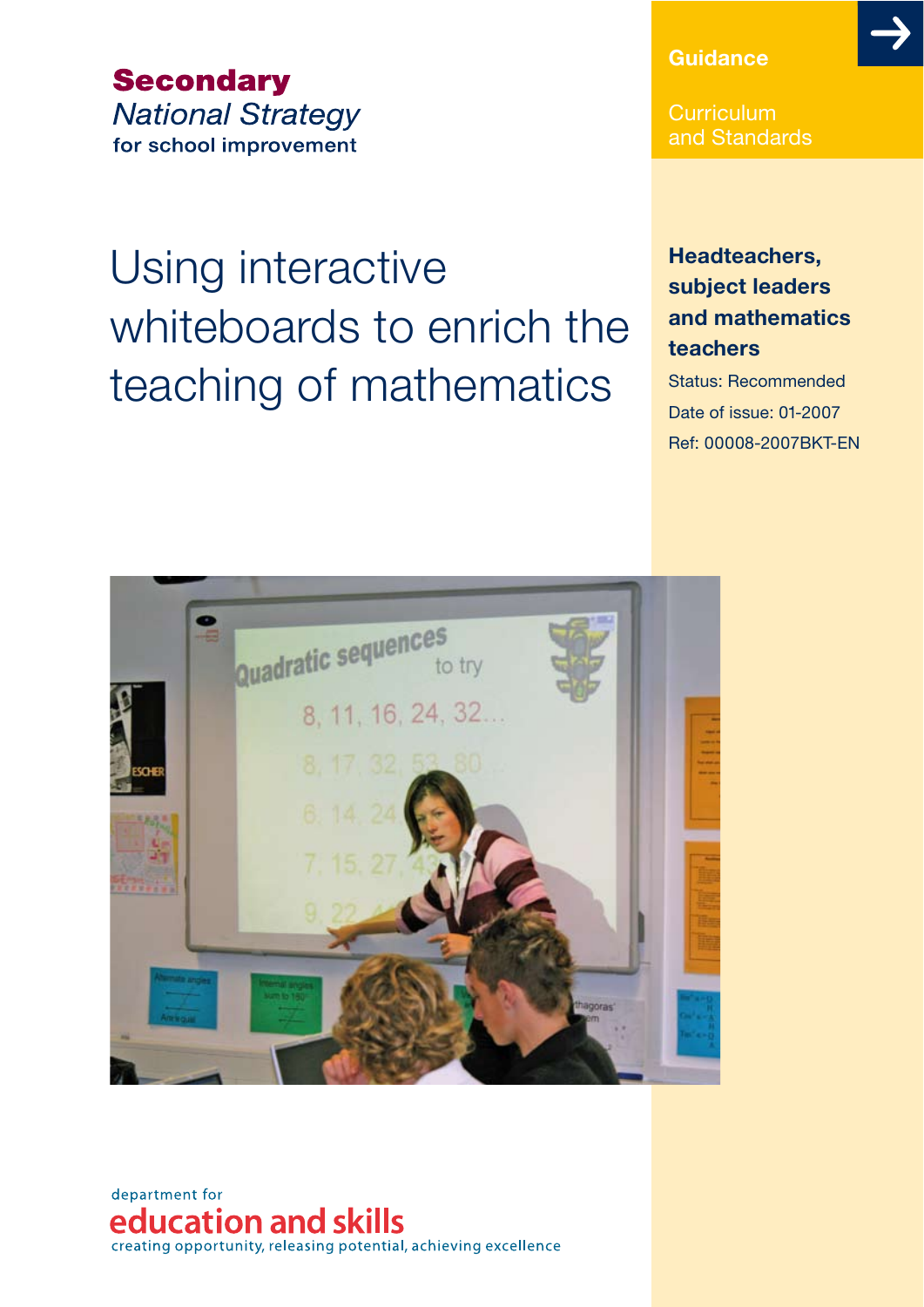# **Contents**

| 1. Introduction                                                                               | 2  |
|-----------------------------------------------------------------------------------------------|----|
| 2. Getting started                                                                            | 4  |
| 3. Developing interactive mathematics                                                         | 6  |
| 4. Going further                                                                              | 9  |
| 5. Planning and professional development guidance for subject leaders<br>and CPD coordinators | 11 |
| 6. Further reading                                                                            | 12 |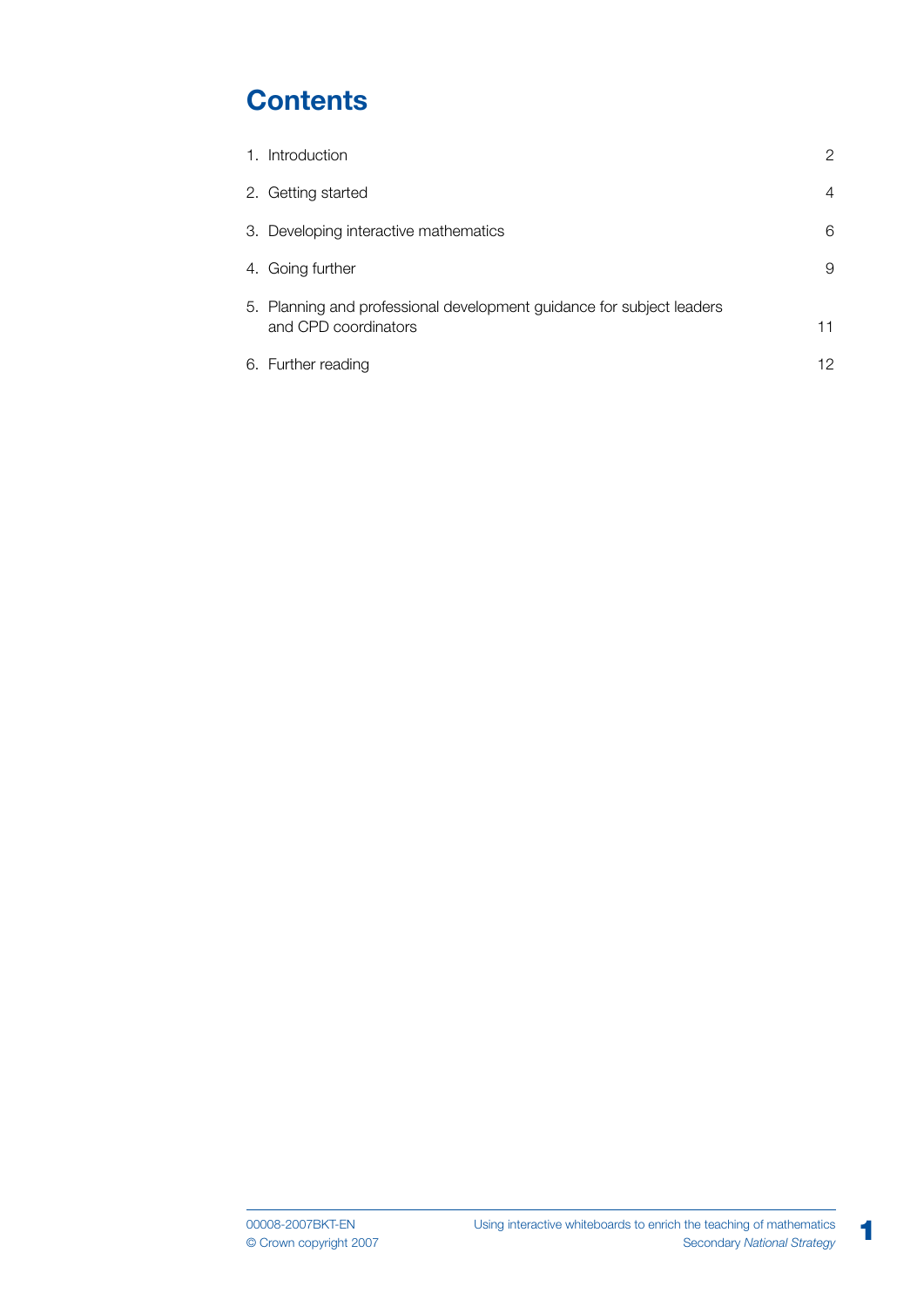# **1. Introduction**

### *<u>Mhat this booklet is for</u>*

This booklet provides practical guidance to secondary mathematics teachers in developing the use of interactive whiteboards (IWB) in their classrooms. It does not provide technical guidance on the use of any particular type of equipment. Instead, the emphasis is on using an IWB to make mathematics teaching richer, and mathematics learning more effective.



### **Research background**

This booklet draws on the findings of a research project carried out by mathematics teachers in seven secondary schools in England. All of the mathematics departments were introducing IWBs for the first time, and the teachers kept learning logs describing their experiences. An independent evaluation of the project was carried out by researchers from Keele University; see page 12 for further details. Extracts from the learning logs made by teachers involved in the project are included (as 'sticky notes') throughout this booklet.

### *Why use an interactive whiteboard?*

There is growing evidence that IWBs, when used well, can enhance both teaching and learning in mathematics. Participants in the project found that the greatest gains were made when the IWB was the centrepiece of an interactive classroom experience that allowed learners to discuss, participate in and make sense of mathematics. When used in this way, the IWB can be much more than a presentational tool; it can help teachers to improve the pace of teaching and to make mathematical learning significantly more relevant and interesting.

Slowly my confidence began to grow and I prepared more and more lessons on the IWB. I used several things as starters and plenaries, for example, pelmanism and number pyramids, which seemed to focus the children – and they liked coming up to the board.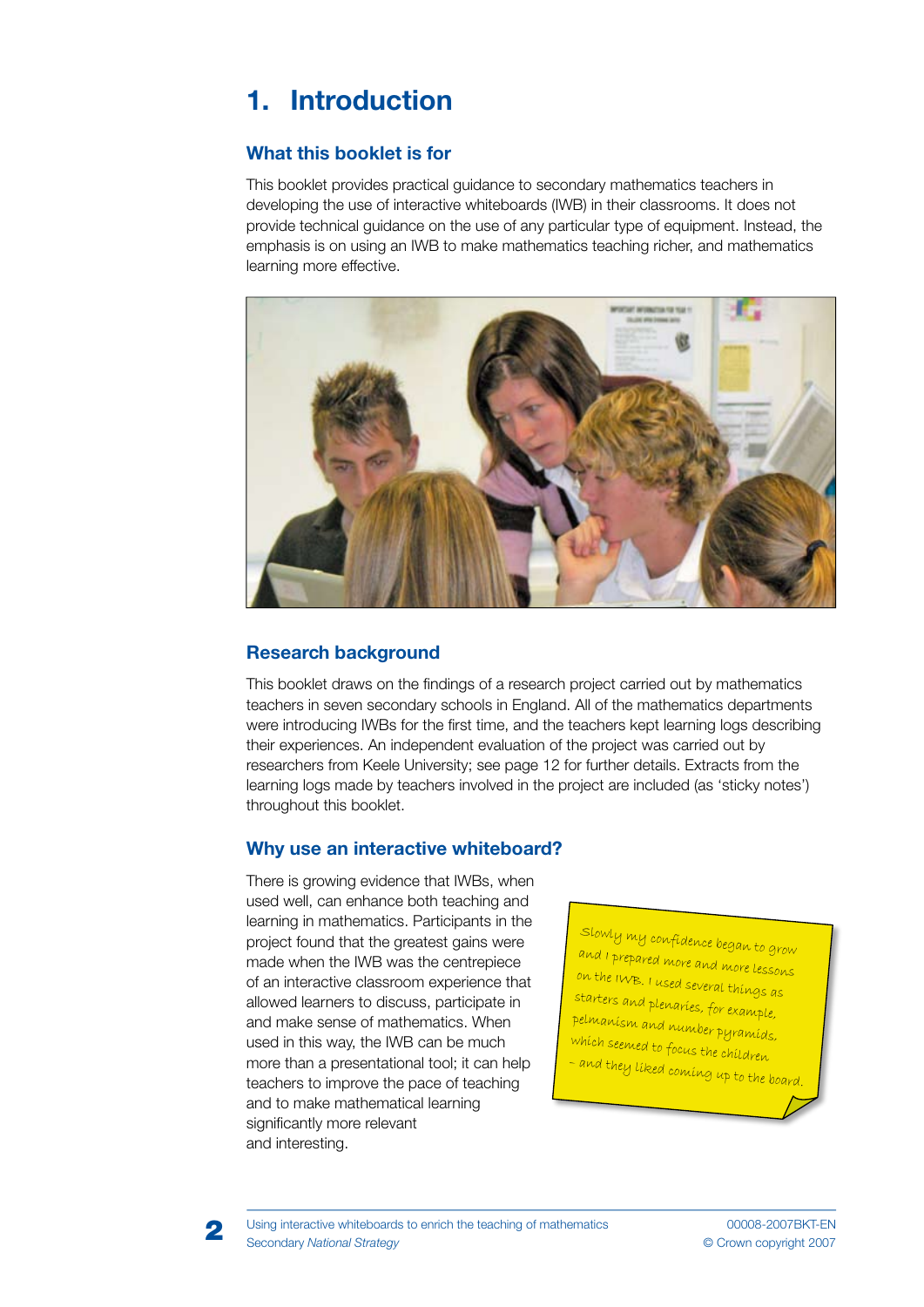#### **How to use this booklet**

Whatever stage you are at in developing your use of IWBs, it will be useful to read through the whole of this booklet before returning to the sections that are most relevant to you. Once you have gained an overview, you can concentrate on the areas that are of special interest.

- If you are planning to use an IWB for the first time, go to Section 2, 'Getting started', on page 4. You can then return to the subsequent sections as your experience and skills develop. •
- If you have some experience of using an IWB, but want to concentrate on using the technology more effectively to enhance your teaching, then go straight to Section 3, 'Developing interactive mathematics', on page 6. •

Wherever you start, you will find that this booklet contains a mixture of research findings, hints and tips, as well as suggested development activities. Although you can use the booklet on your own, working collaboratively with other colleagues is likely to be more rewarding, effective and enjoyable. The section, 'Planning and professional development guidance for subject leaders and CPD coordinators' on page 11, contains further advice for subject leaders and CPD coordinators.

I am sure that there are many more ways in which I can use the IWB and I am constantly trying to think of different approaches. When the board enhances learning it is fantastic. When I get things wrong, the class and I work together to put things right.

#### **Before you start**

For subject leaders planning to purchase and install IWBs for the first time, a little research is invaluable. Although colleagues in your school will have their own suggestions about the set-up you need, it is in everybody's best interests for you to be as clear as possible about your own requirements. The BECTA publication, *Getting the most from your interactive whiteboard* (see 'Further reading' on page 12), contains some very useful advice about the practicalities of installing and using the equipment. If at all possible, visit mathematics departments in other schools that are already using IWBs and learn from their experiences. If you have a choice of suppliers, try out different IWB models to decide which one best fits your needs. Make sure that you are happy with the practicalities of the location of equipment before installation – it may be impossible to move an awkwardly positioned IWB after the event!

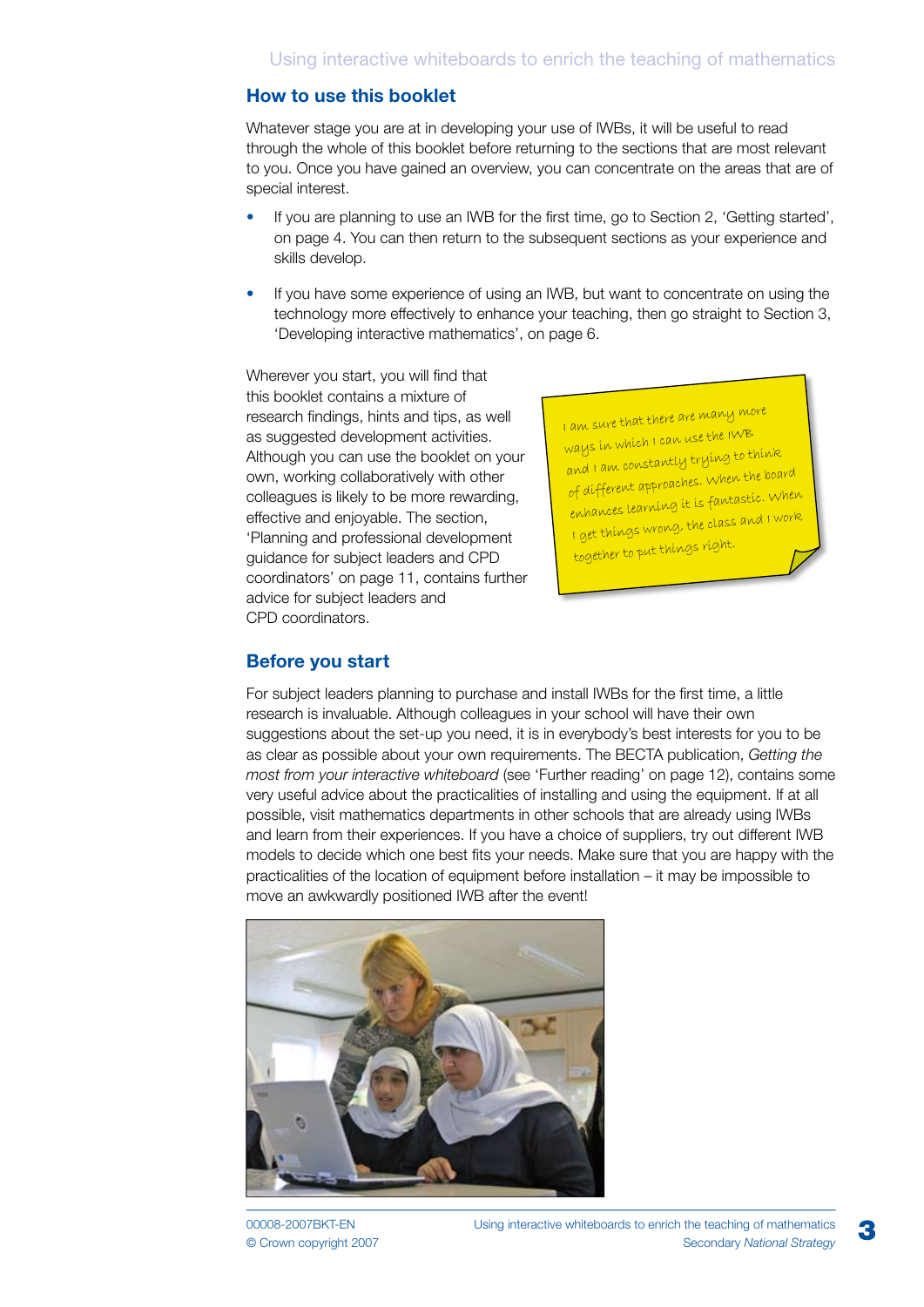## **2. Getting started**

Starting to use an IWB can be a daunting experience – and an exciting one. The experience of this teacher in the research project is probably typical of that of many new IWB users.



For new users, an important first step is to reach the stage where the IWB can be reliably used as a replacement for a traditional whiteboard (or blackboard!)

I am becoming a whiz at using the IWB for timed starters, with pupils using individual whiteboards and pens. I find this so useful – pupils get instant feedback. Amazing stuff.



**The DfES publication, Embedding ICT@secondary: Use of interactive whiteboards** *in mathematics* (see 'Further reading' on page 12), provides useful guidance for teachers taking the first steps with the IWB. Suppliers of IWBs generally offer on-site training with new installations, and they usually provide web-based 'getting started' guides to accompany their hardware and software. Although such resources are very valuable, you will also benefit from advice from more experienced colleagues, and time to practise!

With the right support, and the opportunity to experiment, most teachers will find that they can develop this kind of 'replacement' expertise fairly quickly - perhaps after just a few sessions of using the IWB.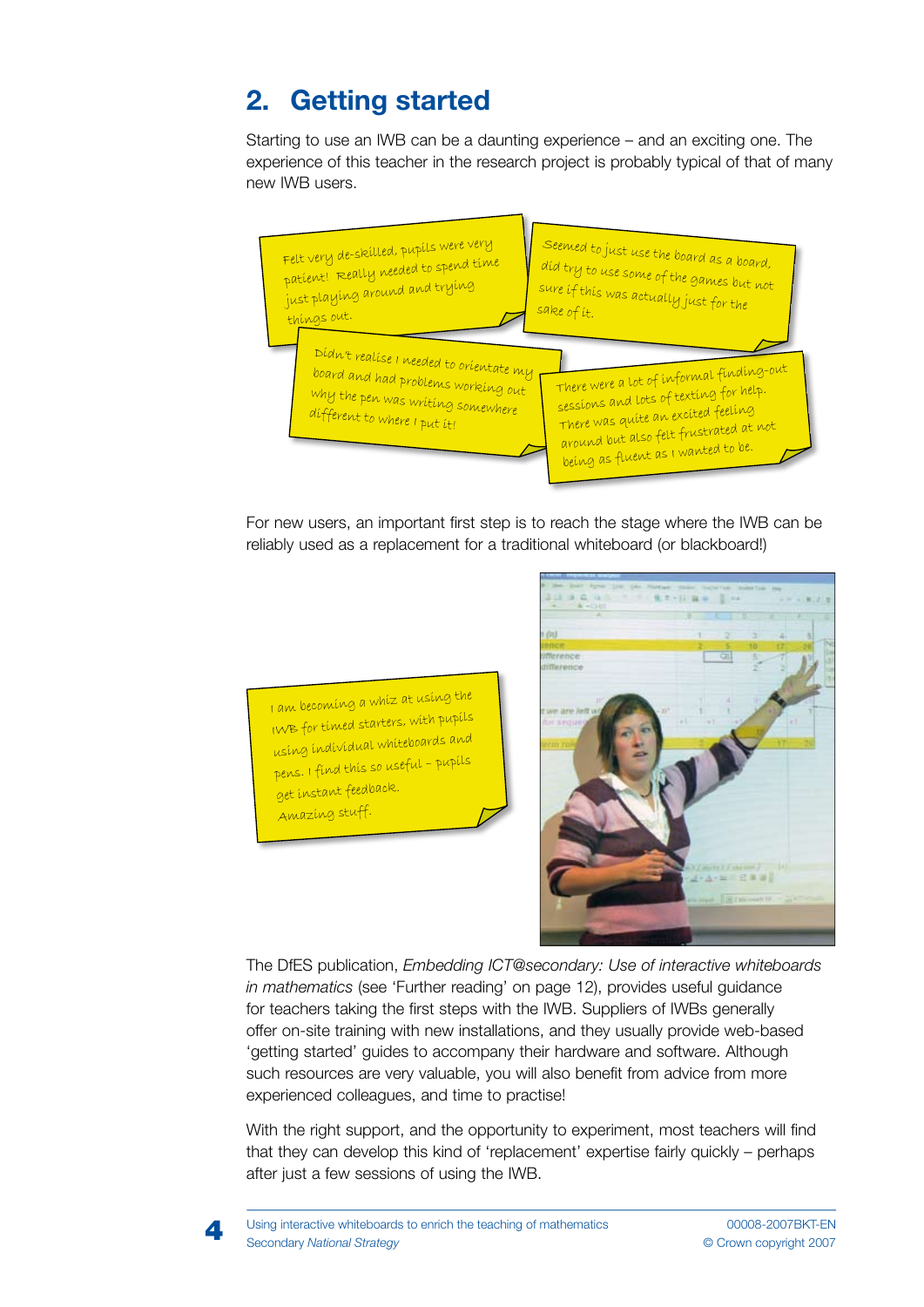#### **A** note on teaching styles

The Secondary Strategy has put a lot of emphasis on developing teaching approaches that encourage pupils to be engaged active learners. In mathematics, we have encouraged a range of approaches designed to promote pupil participation, including the use of mini-whiteboards, card-sort activities, games and paired and group discussion tasks. Although the 'replacement' stage is an important first step in using the IWB, the danger is that, in terms of teaching style, it could actually be a step backwards, with pupils becoming passive recipients of onscreen presentations. However visually enticing such presentations might be, the novelty of the new technology is likely to wear off quite quickly. Later on, you will want to use the IWB to enhance your use of active learning approaches. For now, remember that you will need to continue to develop and use these approaches, even as you gain proficiency with the IWB.

#### **4HIMPS** to watch out for

- Make sure that active teaching and learning approaches rather than impressive presentations – are your priority for development. •
- Keep doing all the good pupil activities you've developed questioning, discussion, group work. Introducing an IWB should not mean that your lessons become illustrated lectures! •

#### **Suggested activities**

- Identify an 'IWB expert', who can mentor you, and an 'IWB buddy', who can learn alongside you and share experiences. •
- Make sure that you have some good-quality practice time on the IWB not just a laptop. Set aside the time for an initial session without the pupils. •
- Use the IWB supplier's training and materials. •
- Ensure that you have the technical support you need. •
- Set yourself a target of mastering the basic features: creating, saving and opening pages; using drawing tools and grid or graph papers. •

#### **Next steps**

It is important to get to the 'replacement' stage, but it needs to be seen as a first step. At this stage, the IWB may simply be used as an expensive projection screen. In the next section of this booklet we shall start to consider the specific ways in which the IWB can support mathematical learning.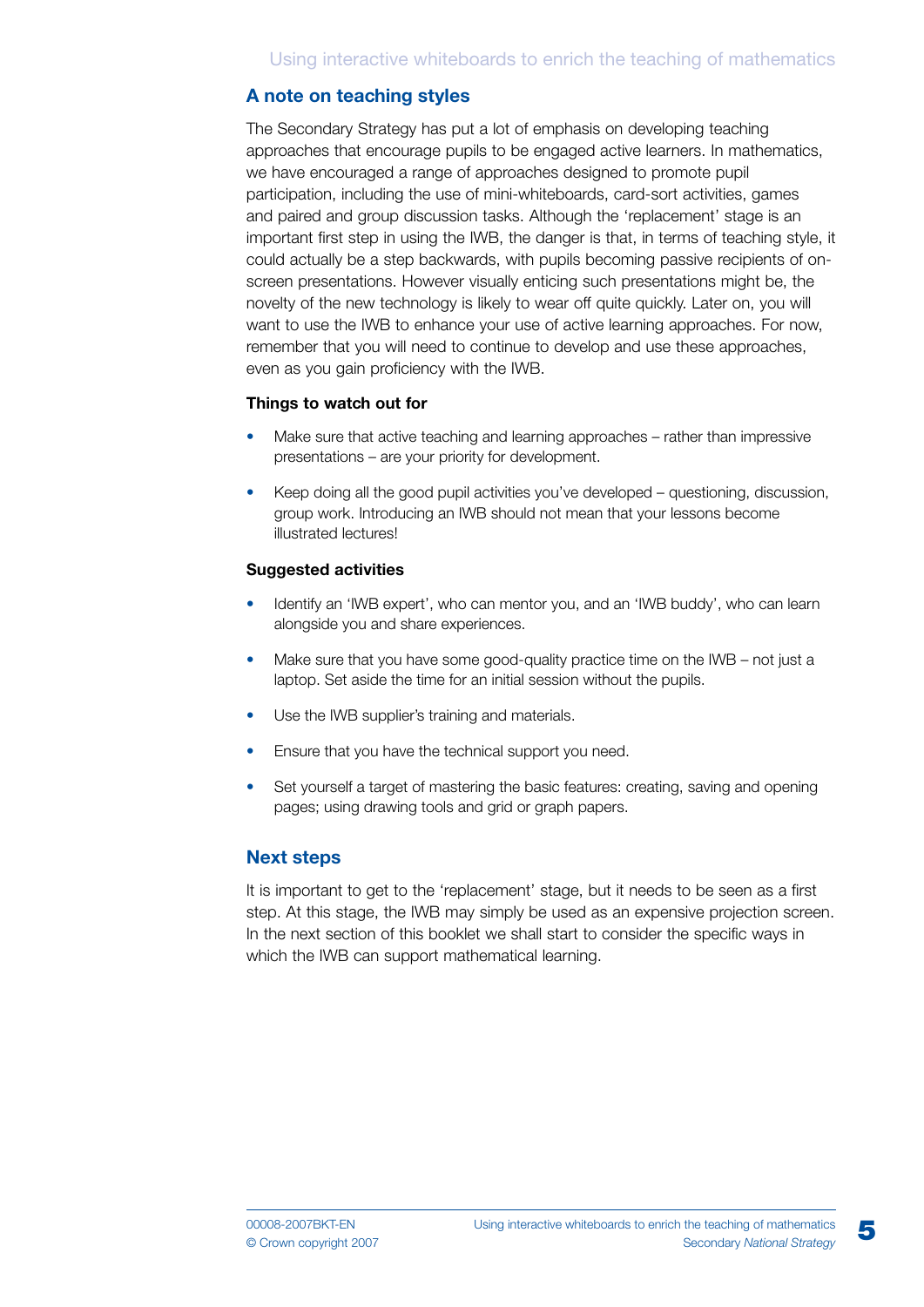# **3. Developing interactive mathematics**

### **1EACHING** with an IWB

Getting 'up and running' with the IWB is a vital first step, as described in the previous section. However, it's important to start to develop some more advanced teaching techniques if the full potential of the IWB is to be exploited. The most successful teachers in the research project quickly moved on from the 'replacement' stage and started to use key features of the IWB to support interactive teaching.



At this stage, one important aspect to work on is the use of an IWB to help you manage and direct the classroom. The IWB provides a focal point for the classroom, where you can quickly provide instructions and reminders. Although this can be done with a conventional whiteboard, the IWB can, with practice, make the process much quicker and smoother. For example, rather than writing up a set of lesson objectives by hand (with your back to the class), you can use the IWB to display them instantly and start to explain them.

As you develop your use of the IWB, you will find other ways in which the technology can assist you in managing the learning environment. Here are a few suggestions.

- Display and review learning objectives and key vocabulary. •
- Save screens and move between them. •
- Remind pupils of materials covered in previous lessons. •
- Set up group work and discussion tasks. •
- Use the 'hide and reveal' features of the IWB software to work through the steps of a solution. •
- Provide a 'count down' for timed activities. •

An important part of developing interactive teaching with an IWB is to investigate the opportunities offered by these features, and to add to the repertoire of techniques that you use.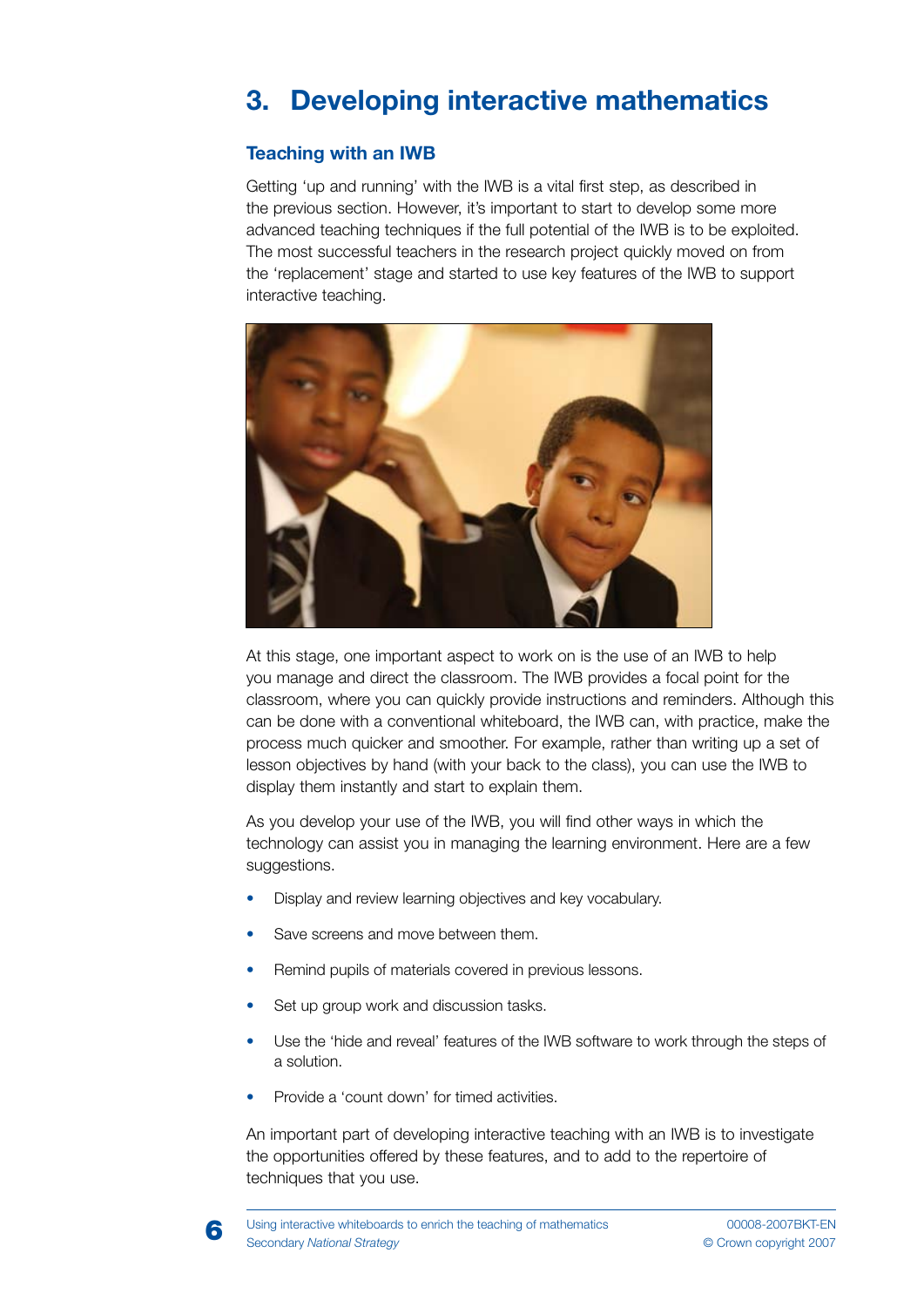#### **Media and presentations**

We have already cautioned against producing IWB-based lessons featuring elaborate presentations with little genuine interaction. However, this does not mean that you should ignore presentational aspects. Indeed, you will want to learn how to incorporate various media sources (such as photographs, video and audio files, and material from the Internet or published sources) into presentations. All of these approaches can help to make lessons livelier and more absorbing. The challenge is to develop these positive aspects without lessons becoming repetitious slideshows.

#### **Developing interaction**

We have already discussed some of the features that facilitate classroom organisation and presentation. These are quite generic approaches, which could be used in teaching many subjects. The full power of the IWB in teaching mathematics becomes apparent as teachers start to use more of the genuinely interactive features to build and interact with mathematical models on the screen. There are various software packages that you can use to develop this approach.

#### **Using mathematical software**

By now, you will want to start using subject-specific software in your lessons. You are probably already familiar with some programs that are well suited to the IWB.



**Interactive geometry** programs work much more effectively with an IWB than they do with a simple projector and screen. Investigating geometric relationships by dragging points directly on the screen makes for a much more powerful demonstration than would the same exercise carried out via a 'remote' laptop. Pupils can focus on the teacher and the action on the IWB at the same time, and the teacher can use a much greater range of non-verbal communication (including gestures and hand waving) to indicate what is going on.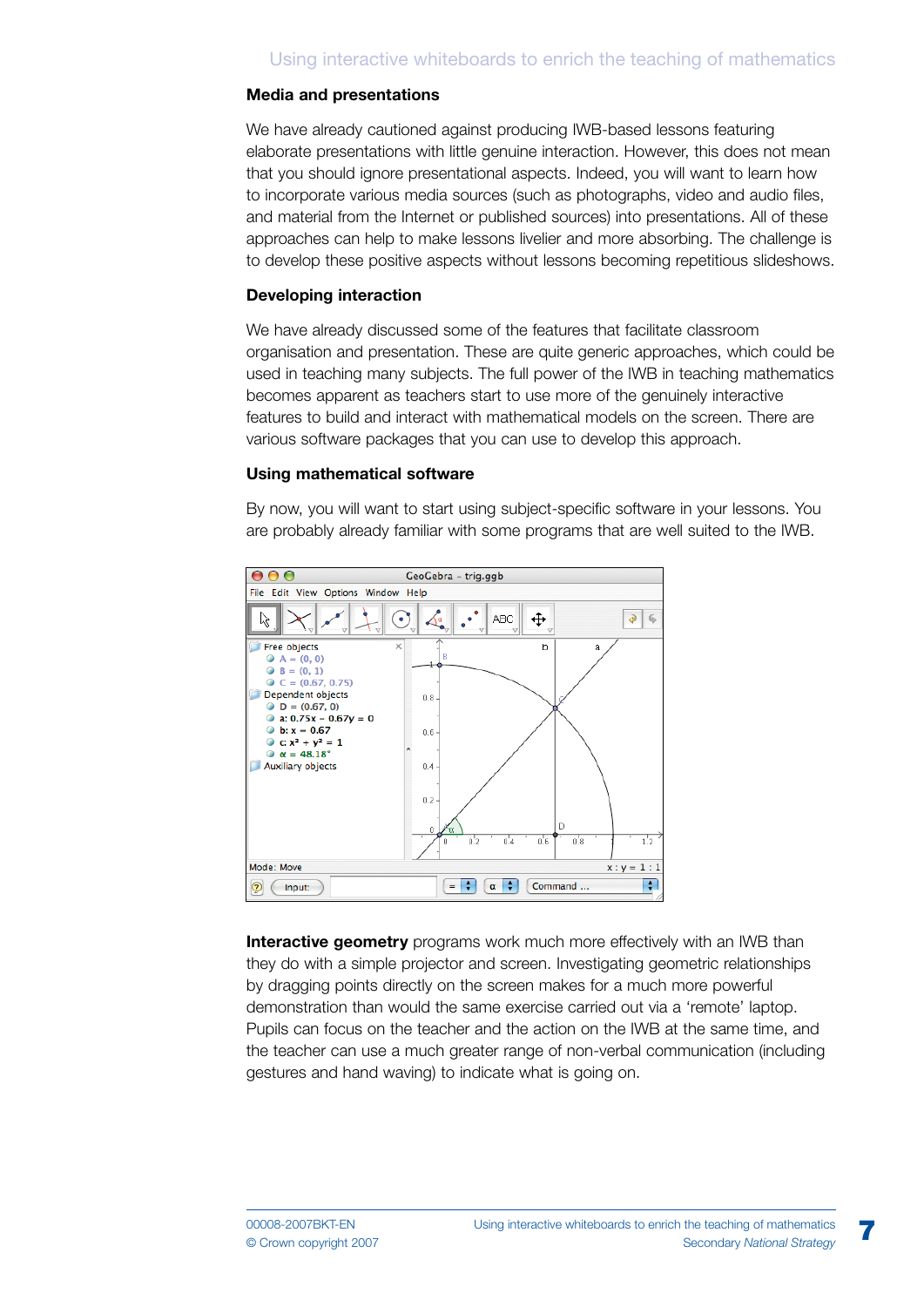Although some aspects of IWB use can be developed with time and practice, others will require significant amounts of training. New users of interactive geometry software will benefit from a simple but structured development programme. For example, teachers could use staff development time to work in pairs on printed or online training materials provided for the software. There is more about staff development and training on page 11 of this booklet.

**Spreadsheets** can work well on an IWB. There is a huge range of situations in which a spreadsheet can be used to set up and experiment with simple mathematical models. This kind of model can support effective classroom APPROACHES SUCH AS PROMOTING DISCUSSION *k7HAT WILL HAPPEN TO THE GRAPH IF ) Make this number 4 instead of 2? Convince your partner, and then we'll try it out.'* 

It can be a little harder to make on-screen changes to a spreadsheet than it is with a geometry program but, with a little preparation, it can be done. The model shown here uses Excel's 'spinner' controls (accessible from the 'Forms' toolbar) to change the coefficients in a formula that is used to plot a graph.



#### **Some ideas to try**

#### **Lesson organisation**

Spend some time building up a repertoire of skills that will enable you to use the IWB to manage your classroom more efficiently.

- Have starter activities ready to display at the start of the lesson. •
- Use saved files to remind pupils of key points from previous lessons. •
- Use your IWB software's 'hide and reveal' facility to work through a problem or solution with several stages, for example, simplifying algebraic expressions or solving equations. •
- Prepare instructions for group work or discussion tasks that can be quickly displayed to minimise 'set-up' time. •
- Use an on-screen timer to set deadlines for pupil activities. •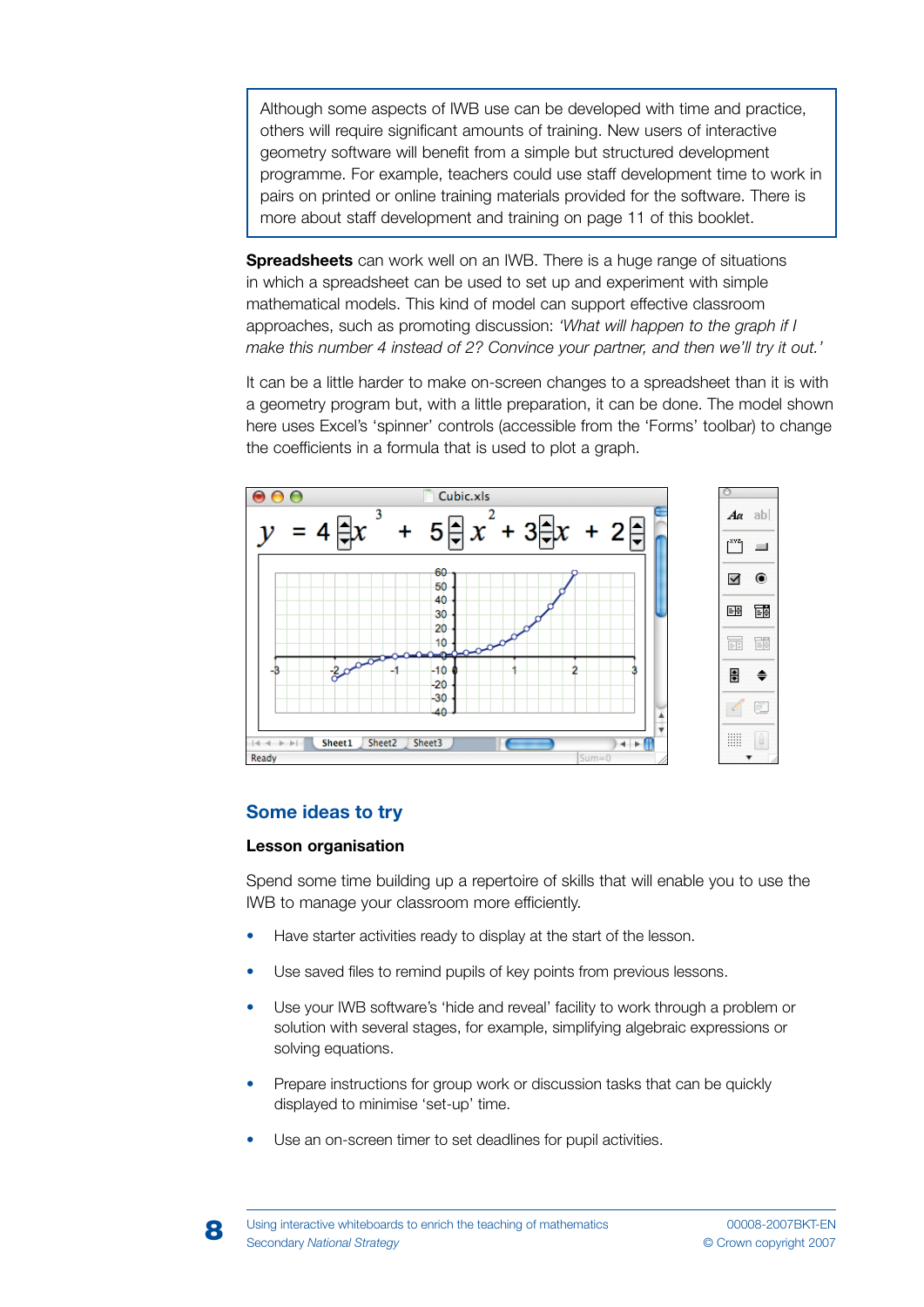#### **Using mathematical software**

Aim to increase the range of mathematical software that you use gradually. You will certainly find plenty of interactive programs on the Internet but the variety can be overwhelming. It may be best to concentrate on using a few versatile packages well - maybe a spreadsheet application, an interactive geometry program and a graph plotter.

It made a huge difference to the pupils' understanding – I could change the size of the circles, change the point where the tangent met the circle. Pupils could physically see the theorems 'being true'. I am starting to realise just how powerful IWBs are.

#### **Next steps**

Allow yourself time to gain confidence in using the IWB to support the organisation and content of your lessons in the ways described here. Focus on interactive teaching and don't let your lessons become illustrated lectures. Some more advanced approaches, developed by teachers in the research project, are described in the next section.

### **4. Going further**

Our research project found that the most effective use of interactive whiteboards occurred when teachers integrated the IWB into a rich, cohesive learning environment where pupils could explore mathematical ideas and develop their mathematical thinking. The best practice involved linking activities on the pupils' desks (perhaps of a practical or concrete nature) with the ideas and visualisations presented on the IWB.

A range of 'virtual manipulatives' are available for IWBs: these are on-screen representations of items of practical equipment often used in the mathematics classroom. They include measuring and construction tools (such as rulers and protractors), calculators, pinboards, dice and cards for sorting or matching activities.

For example, consider how an IWB can be used as an important part of teaching about relationships in algebra. Card-sorting activities can be a good alternative to traditional' approaches and will typically involve asking pupils to sort a mixed set of cards, like those shown below, into sets.

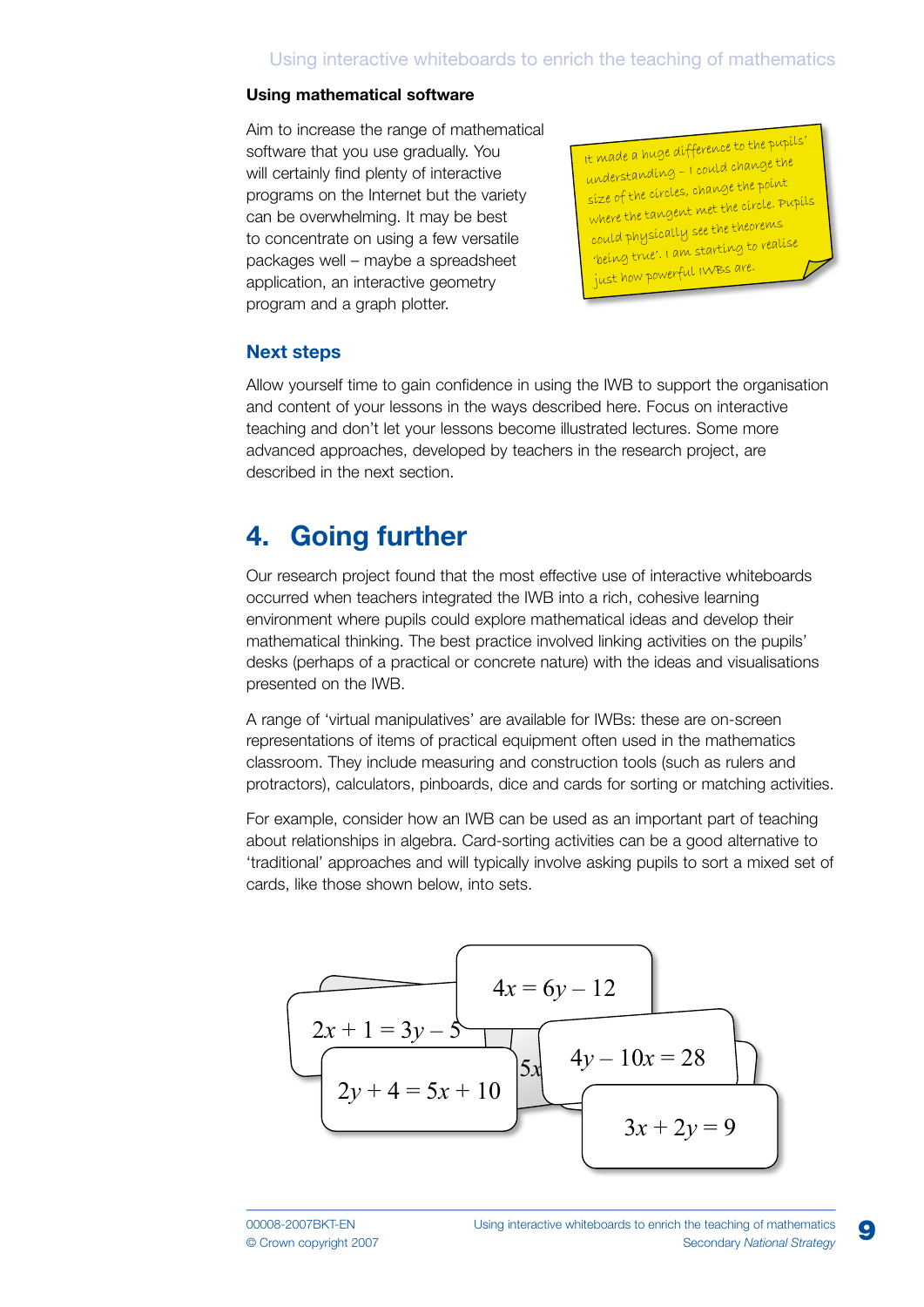- You could use images of cards on the IWB to introduce this activity, perhaps just showing two 'cards' on screen to stimulate a discussion about similarities and differences. •
- Pupils could then work in pairs to sort a set of (real) cards at their desks. •
- You could follow this by bringing the whole class together to provide solutions onscreen – perhaps asking pupils to come up and drag cards into appropriate 'piles'. •
- After this you could ask some 'higher-level' questions, for example, *'How can we decide whether any two cards are equivalent?'* •
- You could then use the IWB to explore alternative representations of some of the information – for example, using a graph plotter. •

Used well, an IWB can play a vital role in modelling practical activities, supporting questioning and discussion, and encouraging pupils to explore different approaches and alternative visualisations of mathematical ideas

### **7he IWB at the centre of interactive mathematics teaching**

Throughout this booklet, we have stressed the importance of pupils being actively involved in their mathematical learning, and not just passive recipients of mathematical knowledge. We have seen how the IWB provides an opportunity to establish a classroom environment in which teaching and learning activities are coordinated to support pupils' developing mathematical ideas and imagery. For the most effective learning, the linkages shown in the diagram below need to be established.



It is useful to think how each of these linkages can be established and strengthened. Here are some examples.

- The link between IWB representations and pupils' mental imagery can be supported by good teacher explanations and modelling, as well as skilful questioning and whole-class discussion. •
- Practical activities need to be carefully designed to provide a version of the mathematical ideas presented on the IWB with which the pupil can interact. In some cases (for example, with dice or activity cards) this may be a direct 'translation' – pupil materials are 'concrete' versions of the 'virtual' materials on the IWB. For other activities, they may be somewhat different, for example, an IWB demonstration with a dynamic geometry package could be followed by a pupil activity based on paper-folding. •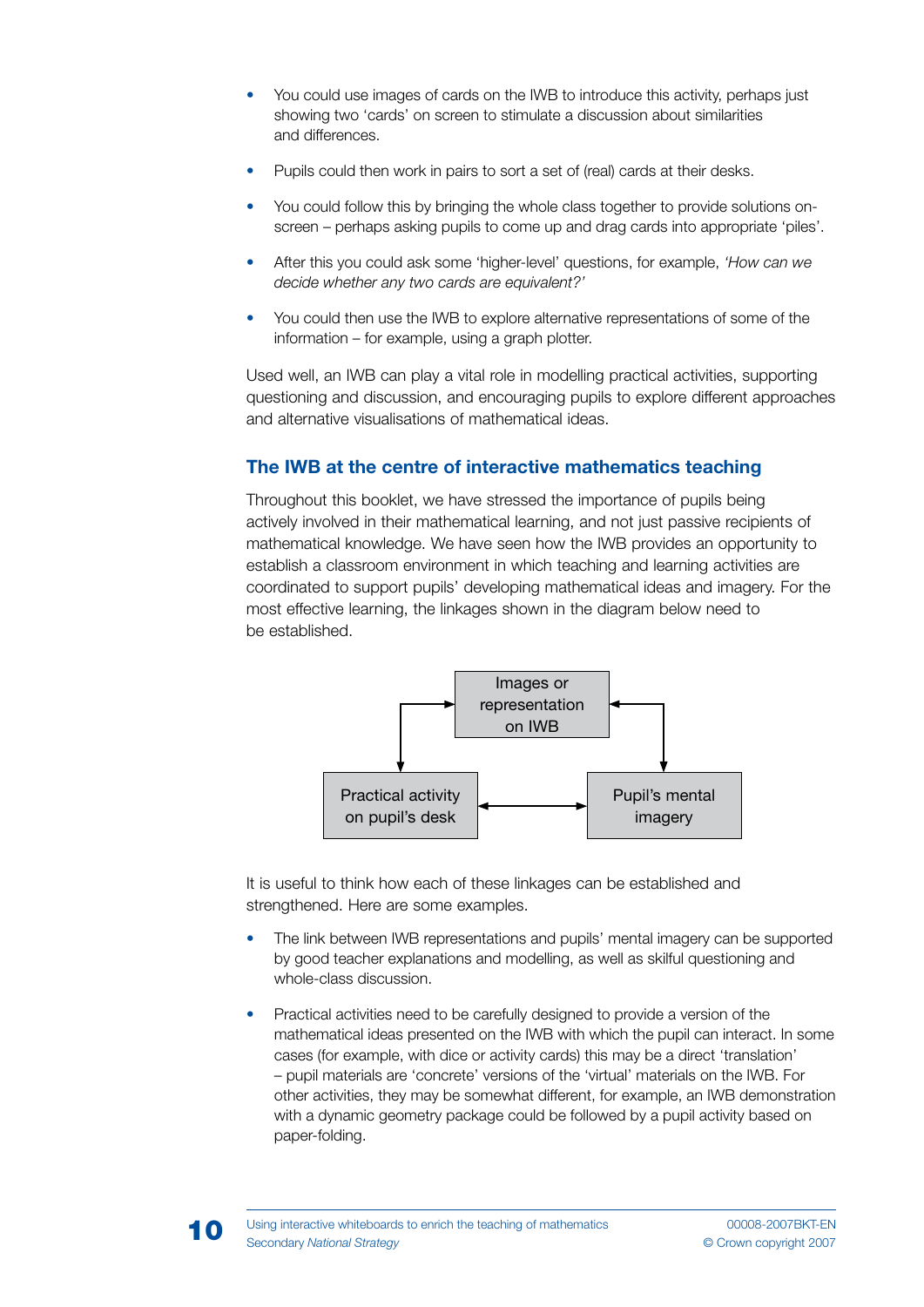### Using interactive whiteboards to enrich the teaching of mathematics

A good practical activity should support the development of pupils' mental imagery by providing opportunities to experiment with and discuss mathematical ideas. Tasks suitable for work in pairs or small groups are particularly useful. •

#### **Next steps**

The development of this approach, where the IWB is at the centre of an active and coherent teaching and learning environment, needs to be led and coordinated across the whole mathematics team; it should not be seen as a job to be done by individual teachers in isolation. Collaborative planning by groups of colleagues can provide valuable opportunities to share resources, compare approaches and develop skills. The next section provides some guidance on planning and staff development issues.

### **5. Planning and professional development guidance for subject leaders and CPD coordinators**

Most mathematics subject leaders will find that IWB implementation is a key part of their development plan, whether their team comprises experienced users of IWBs or complete novices. The best practice will not be developed overnight. Our research confirms that teachers need some time to develop their skills and assimilate new approaches as they work through the stages of development set out in this booklet. The following list indicates some areas that should be considered for inclusion in a plan.

#### **Hardware purchase and installation**

- If you are installing new equipment, make sure that your plan includes a timeline for this process and identifies the key actions to be taken, and the people responsible. See the BECTA guide, *Getting the most from your interactive whiteboard* (see 'Further reading' on page 12), for practical guidance about purchasing and setting up IWB hardware. •
- Contact other mathematics subject leaders and visit their schools, if possible.

#### **Collaborative planning issues**

- When will it happen? You should consider making collaborative planning a key focus for department meetings. •
- Decide who will lead and coordinate developments.
- What will you aim to achieve, and by when?
- Will you focus on particular classes/year groups? •
- How will you maintain the necessary focus on teaching and learning and avoid the temptation of producing 'illustrated lectures'?
- What arrangements will you need to make for efficient network storage and access of materials? For example, do you need an area on the school network where materials are stored? How would this be organised and used? •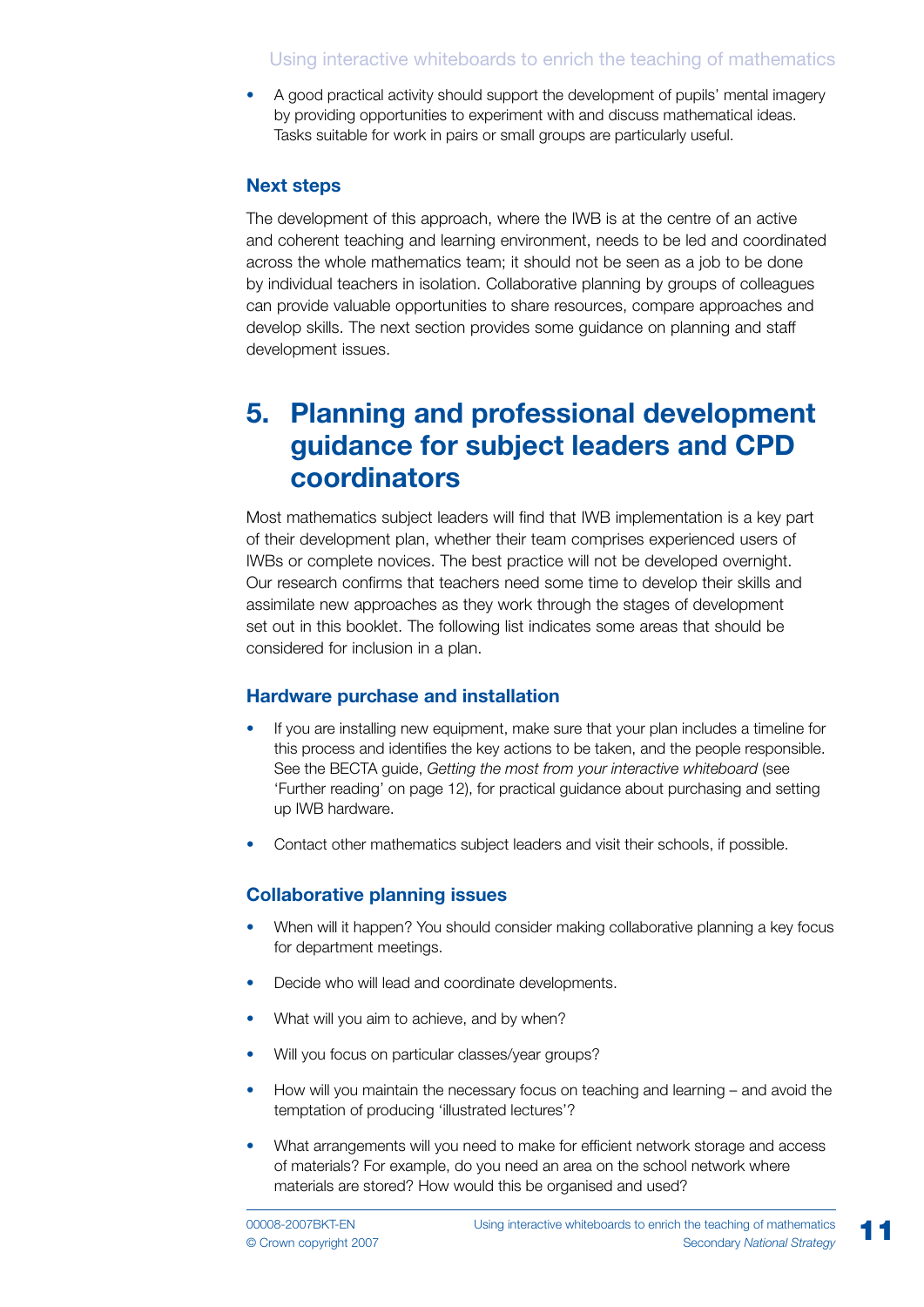### **Staff training and development**

- Have all teachers had access to initial training on using the hardware and packaged operating software? •
- How will teachers develop their skills in using other software packages (perhaps starting with a minimum set of a spreadsheet, dynamic geometry program and graph plotter)? •
- Are there any training needs for teaching assistants? •
- Where is there good practice (in the department, the school or outside) that can be shared? •
- Do you need to think about coaching or mentoring arrangements? •

Although this is not an exhaustive list, it should provide a useful starting point for the discussions that will need to take place in drawing up an effective deployment plan.

## **6. Further reading**

There is a wealth of web-based material available on the use of IWBs in mathematics; there is also a wide – perhaps bewilderingly wide – range of activities available. One difficulty that many teachers find is that they simply do not have the time to sift through the huge amounts of materials that can be identified by a simple web-search. The approach recommended in this booklet is to avoid making things too complicated and to concentrate on developing a few key aspects of using IWBs in a systematic way, while keeping the focus on the development of teaching and learning.

The documents below are referred to throughout this booklet and provide useful additional quidance.

The BECTA guidance document, *Getting the most from your interactive whiteboard: a guide for secondary schools* (2004), can be downloaded from: •

www.becta.org.uk/corporate/publications/documents/whiteboard\_pri\_.pdf

The DfES publication, *Embedding ICT@secondary: Use of interactive whiteboards in mathematics*, is available for download at: •

www.teachernet.gov.uk/wholeschool/ictis/resources/secondary

Finally, the research done by colleagues from Keele University was a valuable contribution to the project that informed this booklet. The full project report and its summary are available at: •

www.standards.dfes.gov.uk/keystage3/respub/ma\_iaw\_eval

The university's continuing research in this area can be accessed at:

www.keele.ac.uk/depts/ed/iaw